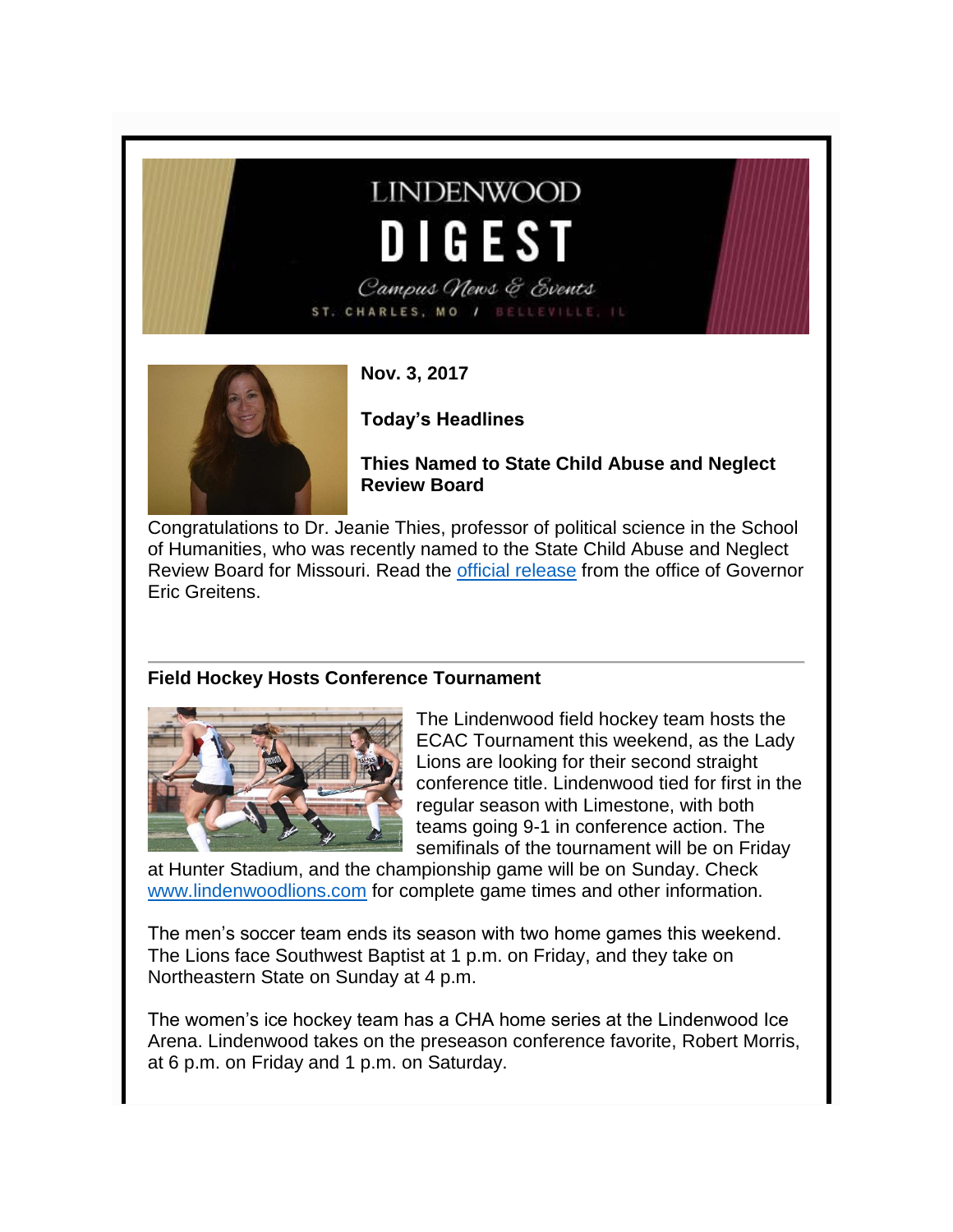The final events on campus is the women's volleyball team having two home matches. The Lady Lions take on Washburn at 3 p.m. on Saturday, and Emporia State on Sunday at 1 p.m.

#### **Smith Publishes Book on Cemeteries**



Dr. Jeffrey Smith, professor of history in the School of Humanities, published a book on cemeteries through [Rowman & Littlefield](https://rowman.com/ISBN/9781498529013/The-Rural-Cemetery-Movement-Places-of-Paradox-in-Nineteenth-Century-America) on Oct. 23. Smith's book examines how "cemeteries reflected changing values and attitudes of Americans spanning much of the nineteenth century." Kami Fletcher, of Delaware State University, describes the book as "excellent" and "straightforward but skillfully crafted." Congratulations to Dr Smith for this major scholarly accomplishment!

#### **Assessment Tip of the Week: "Lindenwood's Institutional Assessment Plan"**

As you may recall, Lindenwood's Assessment Committee has developed and approved an Institutional Assessment Plan that describes a number of key elements of the university's assessment program such as "Guiding Principles", "Resources and Opportunities for Professional Development", "Curriculum Mapping", "Closing the Loop on Assessment Findings", and "Assessment Days." [Read more](http://felix.lindenwood.edu/newsletter/2017_11/tip_nov3.pdf)

#### **HLC Fact of the Day: "Reminder of Opportunities to Participate in the HLC Site Visit"**

Go [here](https://lindenwood.libguides.com/ld.php?content_id=37183292) for a reminder of your opportunities to participate in the Open Forums and Drop-in Sessions during the HLC visit to the St. Charles campus on Monday, November 6 and Tuesday, November 7. [Read more](http://felix.lindenwood.edu/newsletter/2017_11/fact_nov3.pdf)

#### **Student Research Conference-- Faculty Recommendations**

Students who are working on or who have completed original research papers or creative projects can be nominated by a faculty member to participate in the Student Research Conference. Students can either display a poster or give a presentation of their work at the conference. Faculty nomination forms will be available beginning November 13, 2017 on the [Student Research Conference](http://www.lindenwood.edu/academics/beyond-the-classroom/student-research/)  [Website.](http://www.lindenwood.edu/academics/beyond-the-classroom/student-research/)

[http://www.lindenwood.edu/academics/beyond-the-classroom/student](http://www.lindenwood.edu/academics/beyond-the-classroom/student-research/srse-faculty-nominations/)[research/srse-faculty-nominations/](http://www.lindenwood.edu/academics/beyond-the-classroom/student-research/srse-faculty-nominations/)

If interested, faculty can also recommend a panel presentation for their students. If more than one student is nominated, a separate nomination form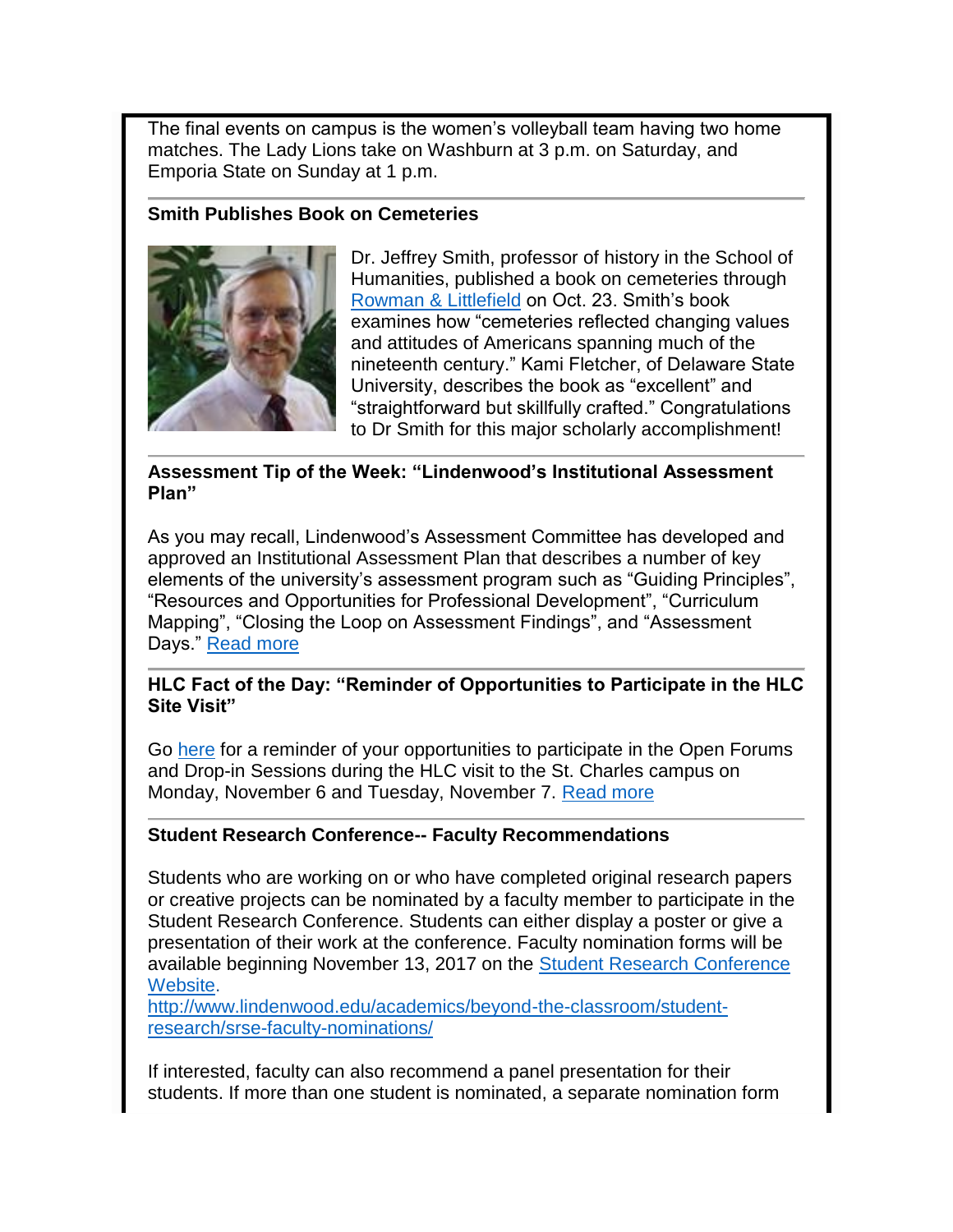will be needed for each student. All students who are nominated will be contacted via email and invited to submit an application, which includes a 250 word abstract describing their work. In addition, nominating a student's work does not guarantee that student's acceptance admission to the conference; students who are interested in presenting in the conference MUST submit an application.

Questions? Please contact [SRC@lindenwood.edu](mailto:SRC@lindenwood.edu) or [http://www.lindenwood.edu/academics/beyond-the-classroom/student](http://www.lindenwood.edu/academics/beyond-the-classroom/student-research/)[research/.](http://www.lindenwood.edu/academics/beyond-the-classroom/student-research/)

#### **Database Trial: On the Boards**

The Library at The LARC would like to announce that we have been given a 45-day trial of **On the Boards** (October 31, 2017 – December 15, 2017).

In 2010, On the Boards theater launched OntheBoards.tv, a website that delivers full-length, high quality contemporary performance films to your TV, desktop or mobile device. We are one of the first contemporary performance Organizations to begin filming works by top caliber artists with multiple highdefinition cameras, collaboratively editing the films with the artists, and delivering feature-length performance films to audiences around the globe.

Please follow these instructions to test the service: [Read more](http://felix.lindenwood.edu/newsletter/2017_11/databasetrial.pdf)

#### **Study Abroad Opportunity Available**

When advising your graduate and undergraduate students, please remind them about this study abroad opportunity, Special Topics Course: Innovation and Design in Global Education. We will be visiting world leaders in education (Finland) and design (Sweden) in the spring term. This is a unique opportunity to get a first-hand look at the most innovative systems in the world from practicing teachers and designers. See the itinerary and learn more about this (and other) opportunities in study abroad through the links below.

[Study Abroad site](http://www.lindenwood.edu/academics/beyond-the-classroom/study-abroad/study-abroad-courses-2017-2018/) [EF Tours site](https://www.efcollegestudytours.com/professors-trip/2029065RZ)

**Commencement Volunteers Needed**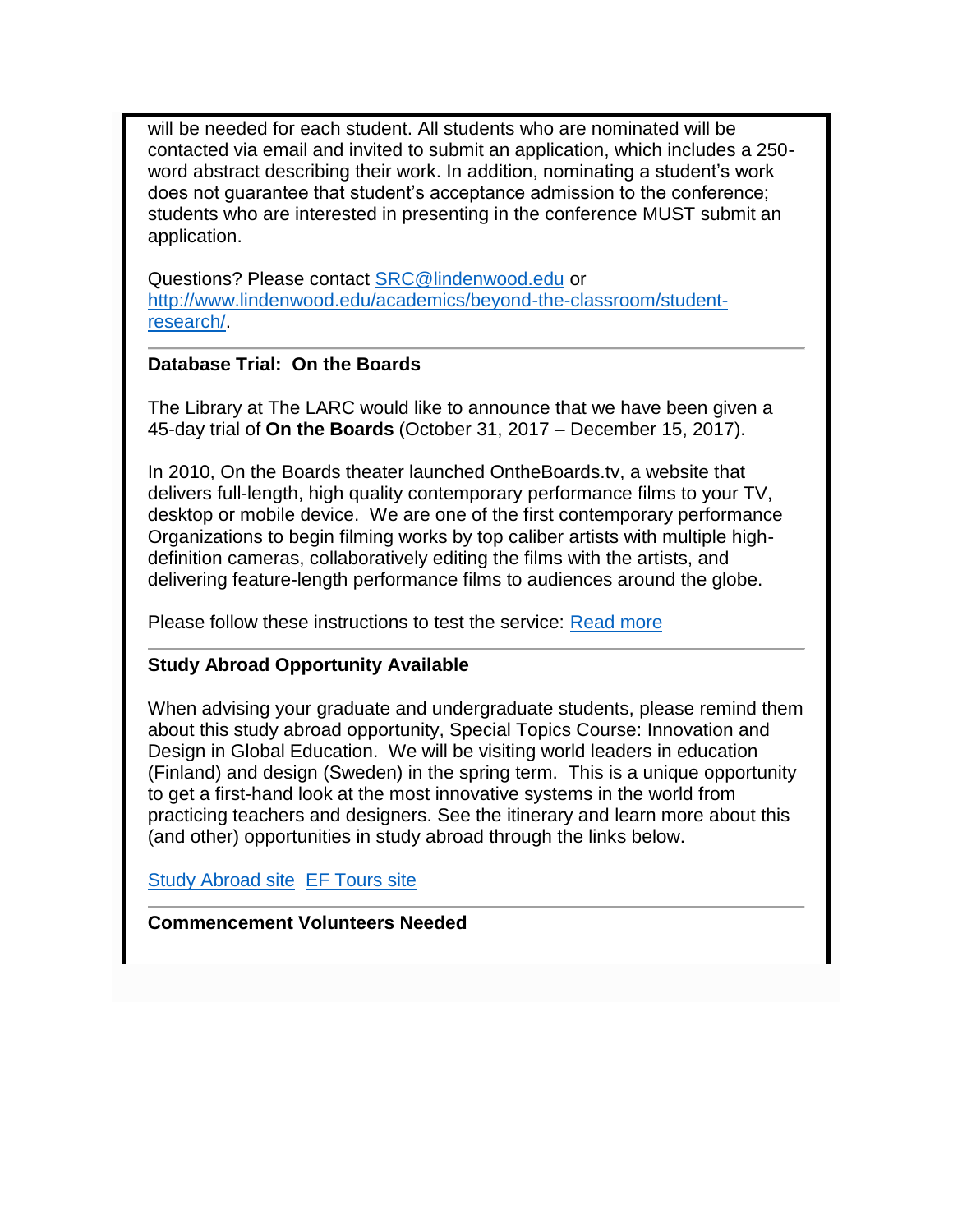

It's that time of year again, Academic Services is seeking staff members to volunteer to assist with December Commencement. It is an opportunity to earn a \$100 stipend and cheer on our graduates on this special occasion! This does not include staff that already have assigned duties each year, such as Academic Services, Maintenance,

Housekeeping, Security, or PR. Non-exempt staff members must receive approval from their supervisors. [Read more](http://felix.lindenwood.edu/newsletter/2017_10/commencementvolunteers.pdf)

#### **Parking on Watson Street Remains Restricted**

Due to a water project by the City of St. Charles northeast of the St. Charles campus, parking on Watson Street remains restricted until that portion of the project is completed. All students and employees are encouraged to give themselves extra time in the morning to find available parking. Nearby lots include the Roemer Hall and Harmon Hall lots and the parking lot of the Presbyterian Church at Sibley and Gamble Streets.

Updates will be posted when they become available.

## **Recent Editions**

- [Oct. 31, 2017](http://felix.lindenwood.edu/newsletter/digest/2017_10/2017_10_31.pdf)
- [Oct. 27, 2017](http://felix.lindenwood.edu/newsletter/digest/2017_10/2017_10_27.pdf)
- [Oct. 24, 2017](http://felix.lindenwood.edu/newsletter/digest/2017_10/2017_10_24.pdf)
- [Oct. 20, 2017](http://felix.lindenwood.edu/newsletter/digest/2017_10/2017_10_20.pdf)
- [Oct. 17, 2017](http://felix.lindenwood.edu/newsletter/digest/2017_10/2017_10_17.pdf)

### **Events and Deadlines**

- **Through November:** [Academic Technology Workshop Schedule](http://felix.lindenwood.edu/newsletter/2017_08/fall2017workshopcatalog.pdf)
- **Through Nov. 10:** [Open Enrollment for Benefits](http://felix.lindenwood.edu/newsletter/2017_10/openenrollment.pdf)
- **Through November 12:** [Art and Design Faculty Exhibition](http://www.lindenwood.edu/j-scheidegger-center-for-the-arts/upcoming-events/art-exhibits/)
- **Through Nov. 4:** [The Visit](http://www.lindenwood.edu/j-scheidegger-center-for-the-arts/upcoming-events/university-theater/the-visit-nov-2-4/)
- **Nov. 3:** [Percussion Ensemble](http://www.lindenwood.edu/j-scheidegger-center-for-the-arts/upcoming-events/music/)
- **Nov. 3:** [Student Research Conference Logo Competition Deadline](http://felix.lindenwood.edu/newsletter/2017_10/logocompetition.pdf)
- **Nov. 3-4:** [Kids Against Hunger](http://felix.lindenwood.edu/newsletter/2017_10/kidsagainsthunger.pdf) Food Packing Event